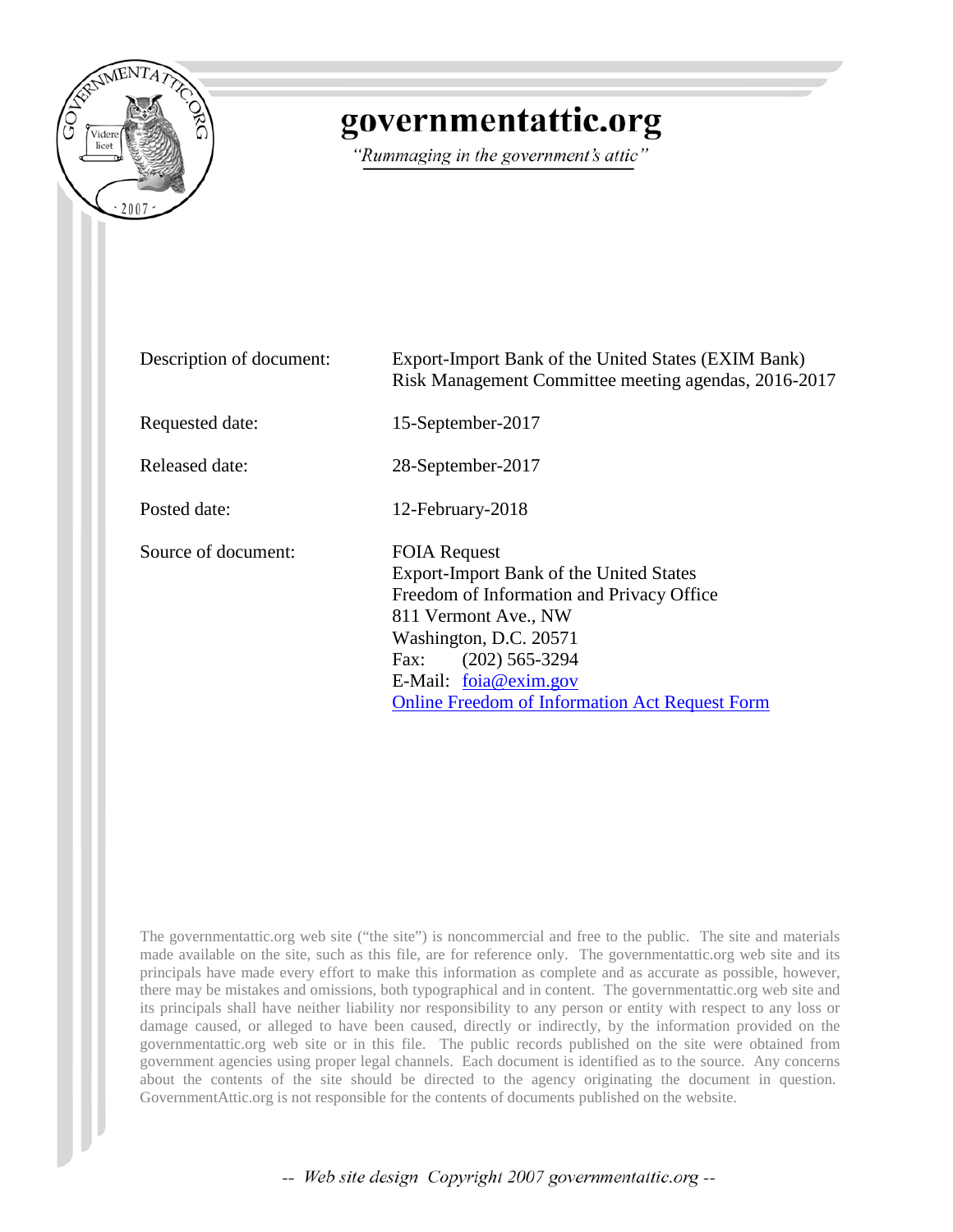

September 28, 2017

**Via Electronic Mail** 

**Re: FOIA Request# 201700137F** 

This is the final response to your Freedom of Information Act (FOIA) request to the Export-Import Bank of the United States (Ex-Im Bank). We received your request in our FOIA Office via U.S Mail on September 15, 2017. You requested "the meeting agendas for each meeting of the EXIM Risk Committee from January 2010 to the present."

We conducted a comprehensive search of the files within the Office of the CFO, Division of the Treasurer, Portfolio Risk Management Section for records that would be responsive to your request. This is the component within Ex-Im Bank in which responsive records could reasonably be expected to be found. The search produced the attached records. After carefully reviewing the responsive documents, we have determined they are releasable in their entirety; no deletions or exemptions have been claimed. For your convenience, we are attaching the documents to this message as a PDF file. Also, please note that this committee did not begin having meeting until 2016.

For your information, Congress excluded three discrete categories of law enforcement and national security records from the requirements of the FOIA. See 5 U.S.C. §552(c) (2006 & Supp. IV 2010). This response is limited to those records that are subject to the requirements of the FOIA. This is a standard notification that is given to all of our requesters and should not be taken as an indication that excluded records do, or do not, exist.

Ex-Im Bank's FOIA regulations at 12 C.F.R.404.9 (a) state that Ex-Im Bank shall charge fees to recover the full allowable direct cost it incurs in processing request. In this instance, because the first l 00 pages are free, as are the first two hours of search time, there is no charge.

I trust that this information fully satisfies your request. If you need further assistance or would like to discuss any aspect of your request please do not hesitate to contact our FOIA Public Liaison, Ms. Lennell Jackson at (202) 565-3290 or by E-Mail at Lennell.Jackson@exim.gov.

Sincerely, David M. Sena

Chief FOTA Officer

Attachment: Responsive Documents (1 PDF file)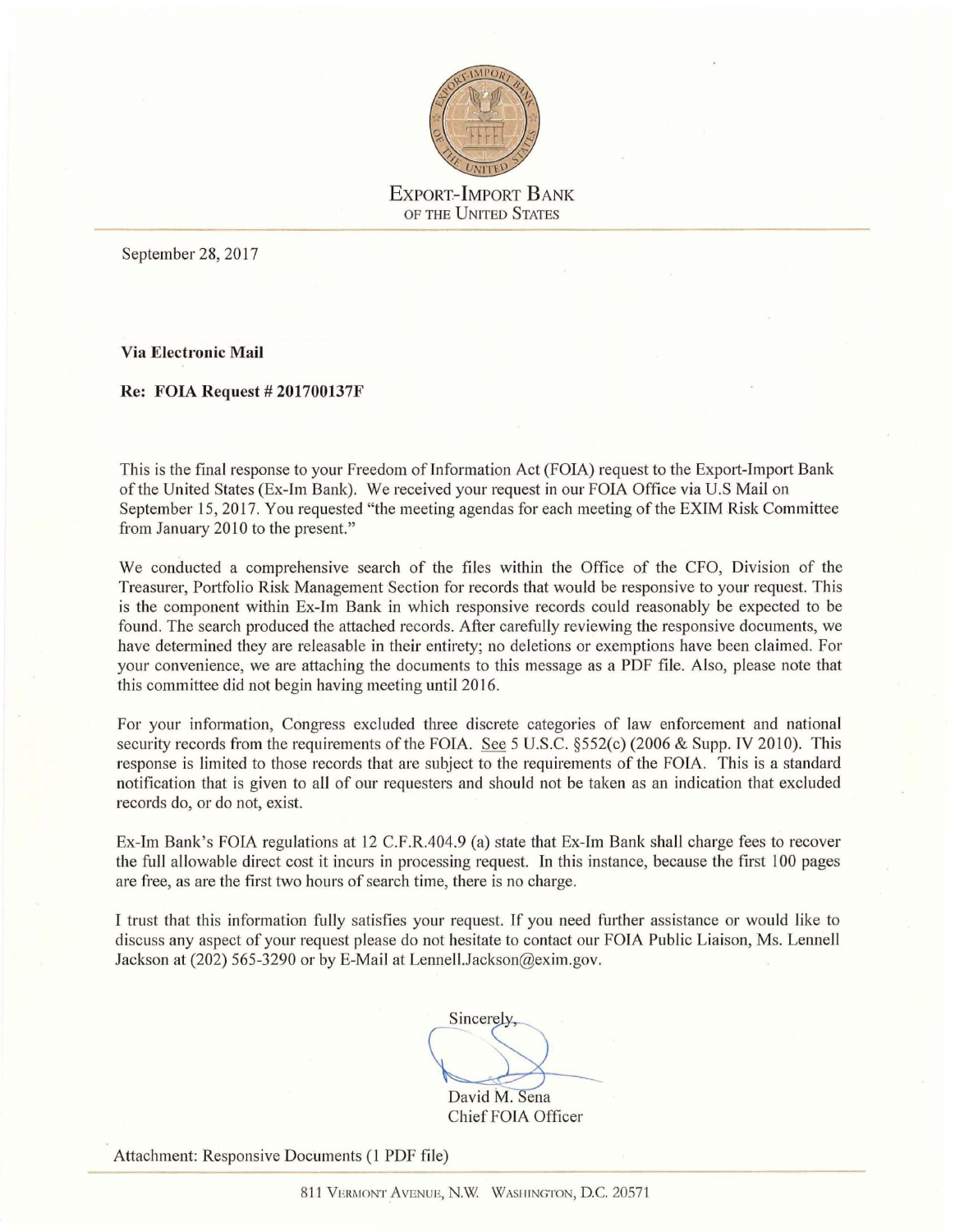

\_\_\_\_\_\_\_\_\_\_\_\_\_\_\_\_\_\_\_\_\_\_\_\_\_\_\_\_\_\_\_\_\_\_\_\_\_\_\_\_\_\_\_\_\_\_\_\_\_\_\_\_\_\_\_\_\_\_\_\_\_\_\_\_\_\_\_\_\_\_\_\_\_\_\_

## **MEETING OF THE RISK MANAGEMENT COMMITTEE AGENDA 10:00 AM WEDNESDAY FEBRUARY 10, 2016**

- 1. Risk Management Committee Schedule
- 2. **Committee Review:** Overview of authorizations, cancelations, and portfolio exposure
- 3. **Committee Review:** Industry Risk Report Commodities
- 4. **Committee Review:** Region Risk Report Latin America/Caribbean
- 5. **Committee Review:** Default Report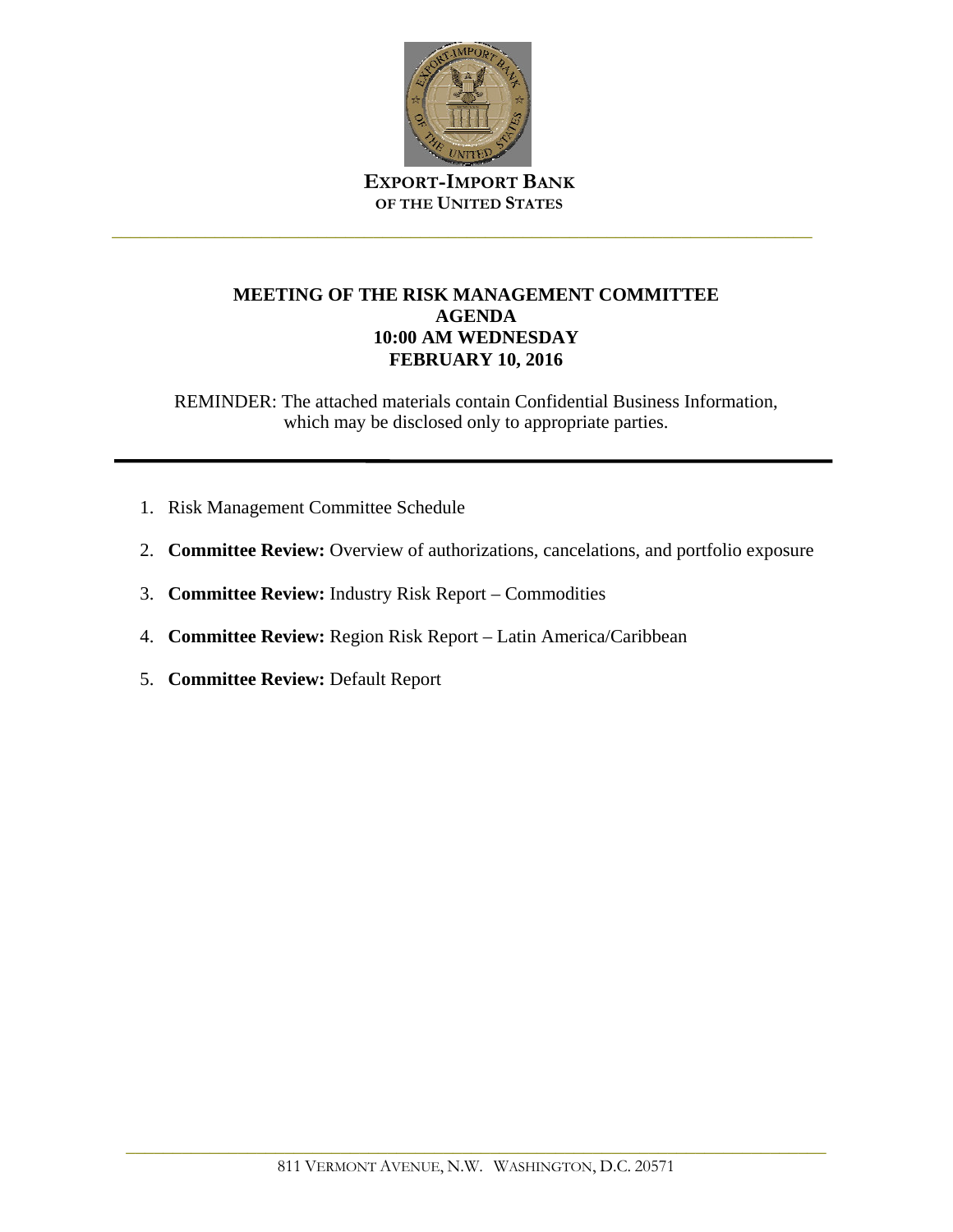

\_\_\_\_\_\_\_\_\_\_\_\_\_\_\_\_\_\_\_\_\_\_\_\_\_\_\_\_\_\_\_\_\_\_\_\_\_\_\_\_\_\_\_\_\_\_\_\_\_\_\_\_\_\_\_\_\_\_\_\_\_\_\_\_\_\_\_\_\_\_\_\_\_\_\_

## **MEETING OF THE RISK MANAGEMENT COMMITTEE AGENDA 10:00 AM WEDNESDAY MAY 18, 2016**

- 1. Risk Management Committee Schedule & Executive Summary
- 2. **Committee Review:** Overview of authorizations, cancelations, and portfolio exposure
- 3. **Committee Review:** Default Report
- 4. **Committee Review:** Industry Risk Report Power
- 5. **Committee Review:** Region Risk Report Europe & North America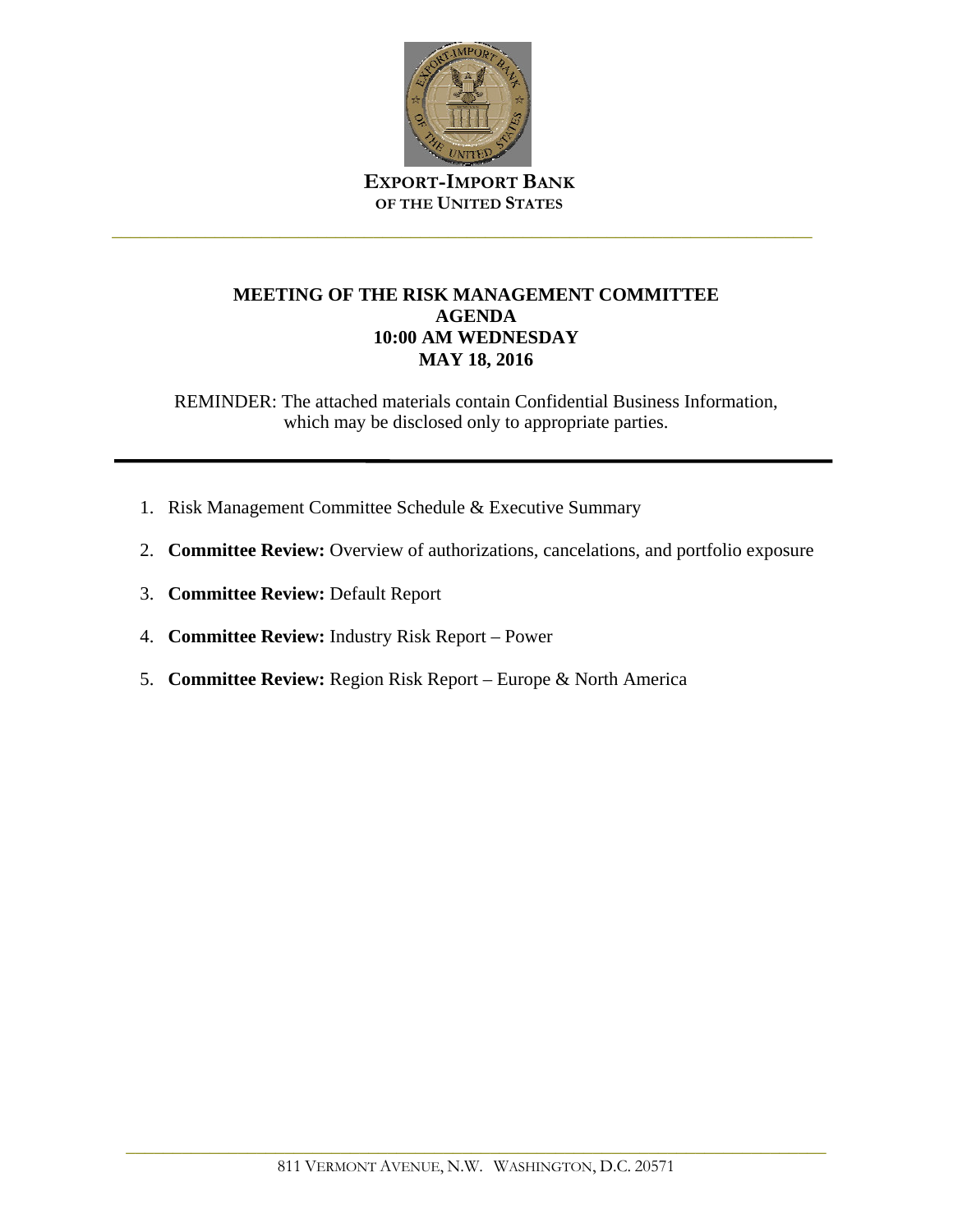

\_\_\_\_\_\_\_\_\_\_\_\_\_\_\_\_\_\_\_\_\_\_\_\_\_\_\_\_\_\_\_\_\_\_\_\_\_\_\_\_\_\_\_\_\_\_\_\_\_\_\_\_\_\_\_\_\_\_\_\_\_\_\_\_\_\_\_\_\_\_\_\_\_\_\_

## **MEETING OF THE RISK MANAGEMENT COMMITTEE AGENDA 10:30 AM TUESDAY AUGUST 2, 2016**

- 1. Risk Management Committee Schedule & Executive Summary
- 2. **Committee Review:** Overview of authorizations, cancelations, and portfolio exposure
- 3. **Committee Review:** Industry Risk Report High Tech
- 4. **Committee Review:** Region Risk Report Middle East and North Africa & Sub-Saharan Africa
- 5. **Committee Review:** Default Report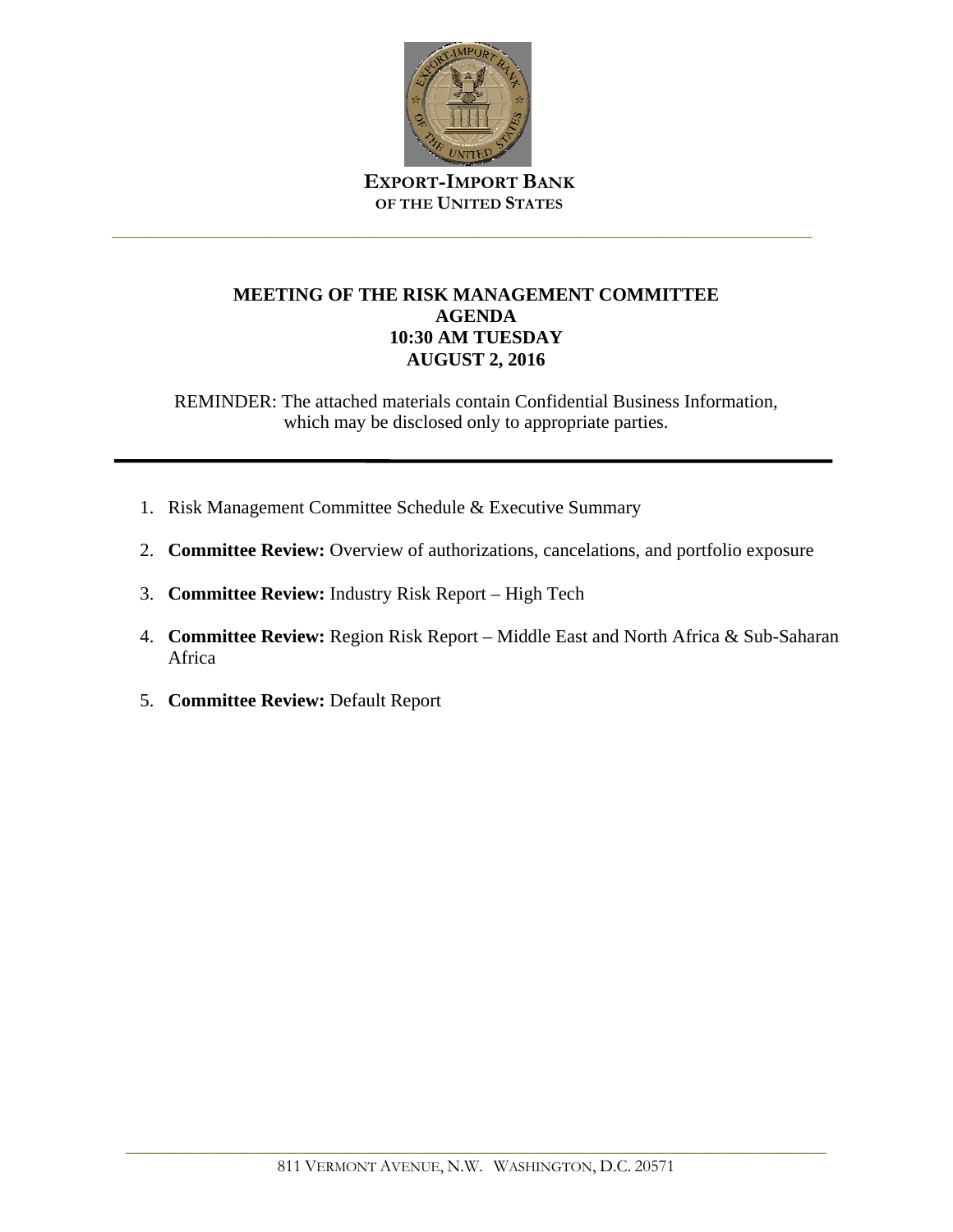

\_\_\_\_\_\_\_\_\_\_\_\_\_\_\_\_\_\_\_\_\_\_\_\_\_\_\_\_\_\_\_\_\_\_\_\_\_\_\_\_\_\_\_\_\_\_\_\_\_\_\_\_\_\_\_\_\_\_\_\_\_\_\_\_\_\_\_\_\_\_\_\_\_\_\_

## **MEETING OF THE RISK MANAGEMENT COMMITTEE AGENDA 2:00 PM MONDAY NOVEMBER 14, 2016**

- 1. Risk Management Committee Schedule & Executive Summary
- 2. **Committee Review:** Overview of authorizations, cancelations, and portfolio exposure
- 3. **Committee Review:** Default Report
- 4. **Committee Review:** Industry Risk Report Aircraft
- 5. **Committee Review:** Region Risk Report Asia & Oceania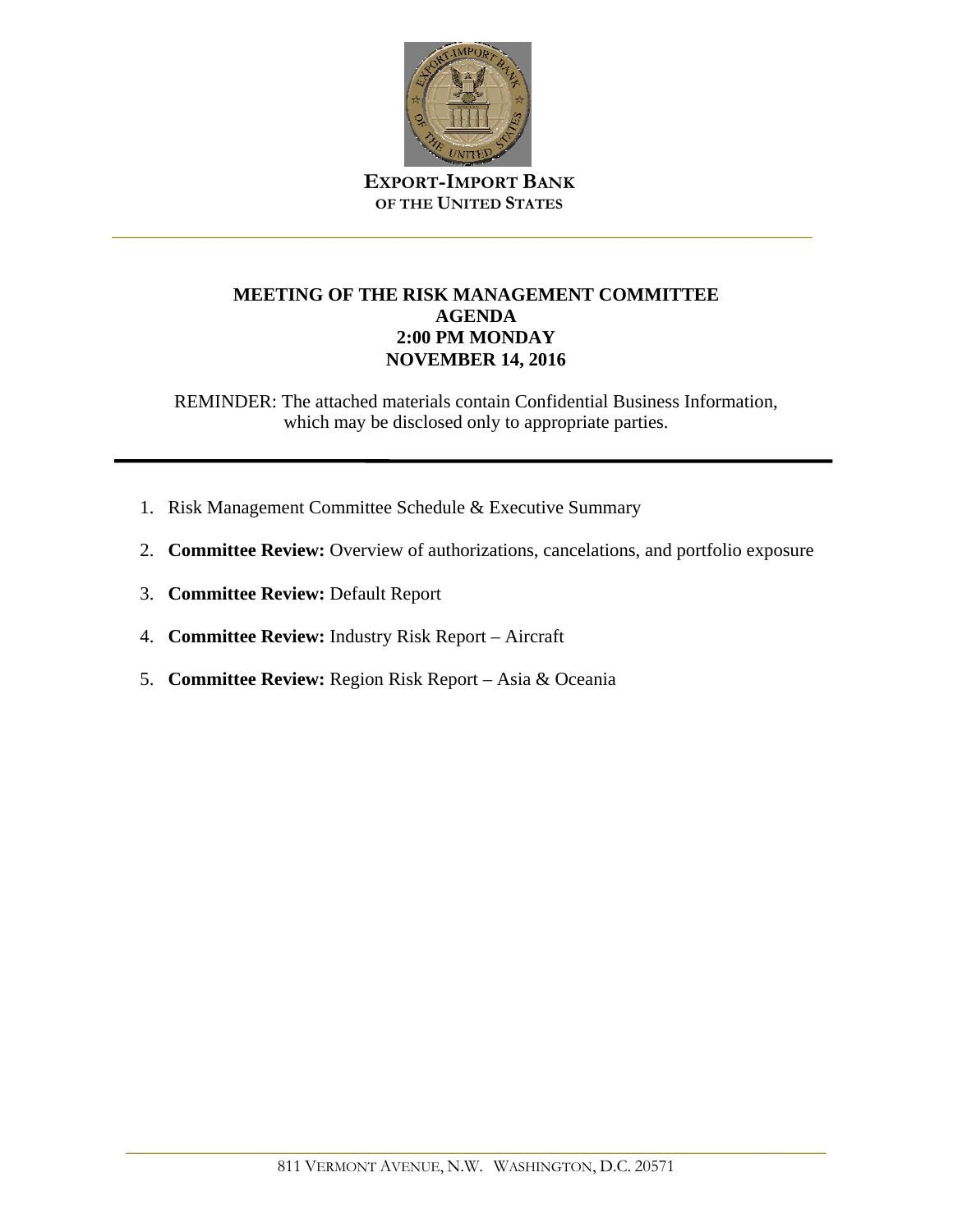

\_\_\_\_\_\_\_\_\_\_\_\_\_\_\_\_\_\_\_\_\_\_\_\_\_\_\_\_\_\_\_\_\_\_\_\_\_\_\_\_\_\_\_\_\_\_\_\_\_\_\_\_\_\_\_\_\_\_\_\_\_\_\_\_\_\_\_\_\_\_\_\_\_\_\_

## **MEETING OF THE RISK MANAGEMENT COMMITTEE AGENDA 1:15 PM FRIDAY January 13, 2017**

- 1. Risk Management Committee Schedule & Executive Summary
- 2. **Committee Review:** Overview of authorizations, cancelations, and portfolio exposure
- 3. **Committee Review:** Default Report
- 4. **Committee Review:** Industry Risk Report Commodities
- 5. **Committee Review:** Region Risk Report Latin America / Caribbean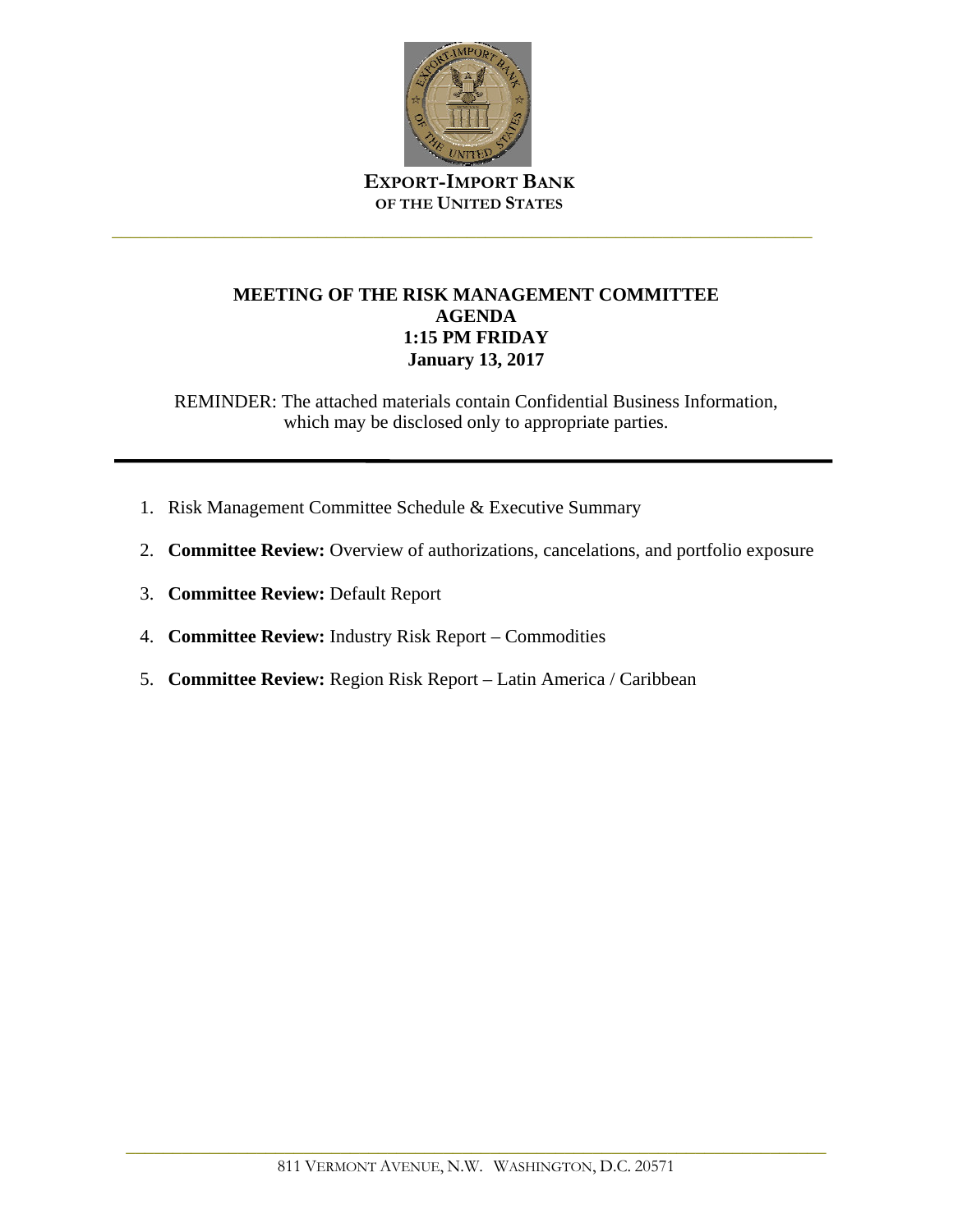

# **MEETING OF THE RISK MANAGEMENT COMMITTEE AGENDA 1:30 PM MONDAY May 8, 2017**

- 1. Risk Management Committee Schedule & Executive Summary
- 2. **Committee Review:** Overview of authorizations, cancellations, and portfolio exposure
- 3. **Committee Review:** Default Report
- 4. **Committee Review:** Industry Risk Report Power
- 5. **Committee Review:** Region Risk Report Europe
- 6. **Committee Review:** Region Risk Report –North America